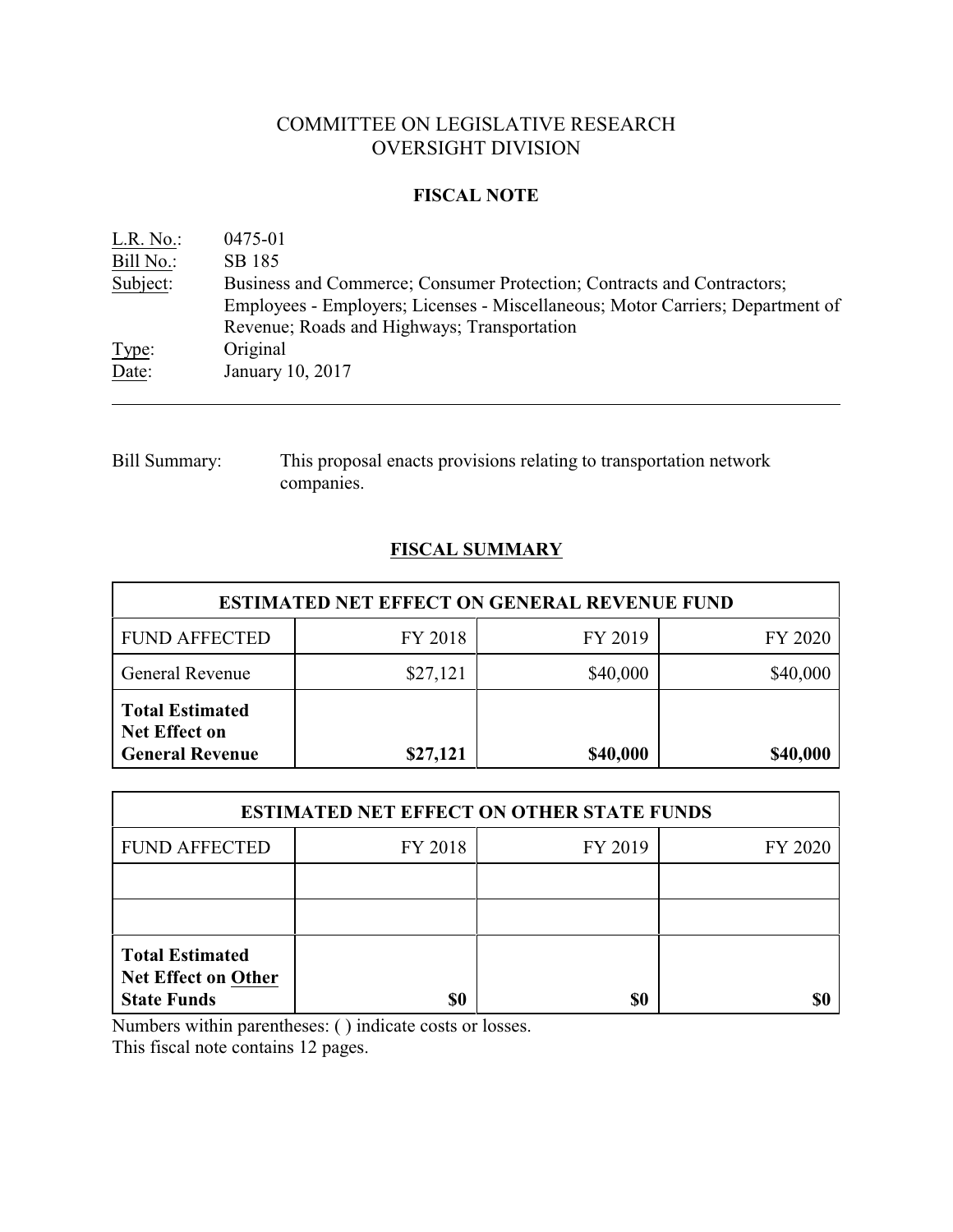| <b>ESTIMATED NET EFFECT ON FEDERAL FUNDS</b>                        |                         |                         |                                |  |  |
|---------------------------------------------------------------------|-------------------------|-------------------------|--------------------------------|--|--|
| <b>FUND AFFECTED</b>                                                | FY 2018                 | FY 2019                 | FY 2020                        |  |  |
| Unemployment<br>Insurance<br>Administration                         | \$0 or $(\$39,000,000)$ | \$0 or $(\$39,000,000)$ | \$0 or $(\$39,000,000)$        |  |  |
| Wagner-Peyser                                                       | \$0 or $(12,000,000)$   | \$0 or $(\$12,000,000)$ | $$0 \text{ or } ($12,000,000)$ |  |  |
| Federal Highway<br>Funds                                            | \$0 or $(\$47,000,000)$ | \$0 or $(\$94,000,000)$ | $$0 \text{ or } ($94,000,000)$ |  |  |
| <b>Total Estimated</b><br>Net Effect on All<br><b>Federal Funds</b> | \$0 or (\$98,000,000)   | \$0 or (\$145,000,000)  | \$0 or (\$145,000,000)         |  |  |

| <b>ESTIMATED NET EFFECT ON FULL TIME EQUIVALENT (FTE)</b>    |         |         |         |  |  |
|--------------------------------------------------------------|---------|---------|---------|--|--|
| <b>FUND AFFECTED</b>                                         | FY 2018 | FY 2019 | FY 2020 |  |  |
|                                                              |         |         |         |  |  |
|                                                              |         |         |         |  |  |
| <b>Total Estimated</b><br><b>Net Effect on</b><br><b>FTE</b> |         |         |         |  |  |

 $\boxtimes$  Estimated Net Effect (expenditures or reduced revenues) expected to exceed \$100,000 in any of the three fiscal years after implementation of the act.

| <b>ESTIMATED NET EFFECT ON LOCAL FUNDS</b> |         |         |         |  |
|--------------------------------------------|---------|---------|---------|--|
| I FUND AFFECTED                            | FY 2018 | FY 2019 | EY 2020 |  |
| Local Government                           | \$0     | \$0     |         |  |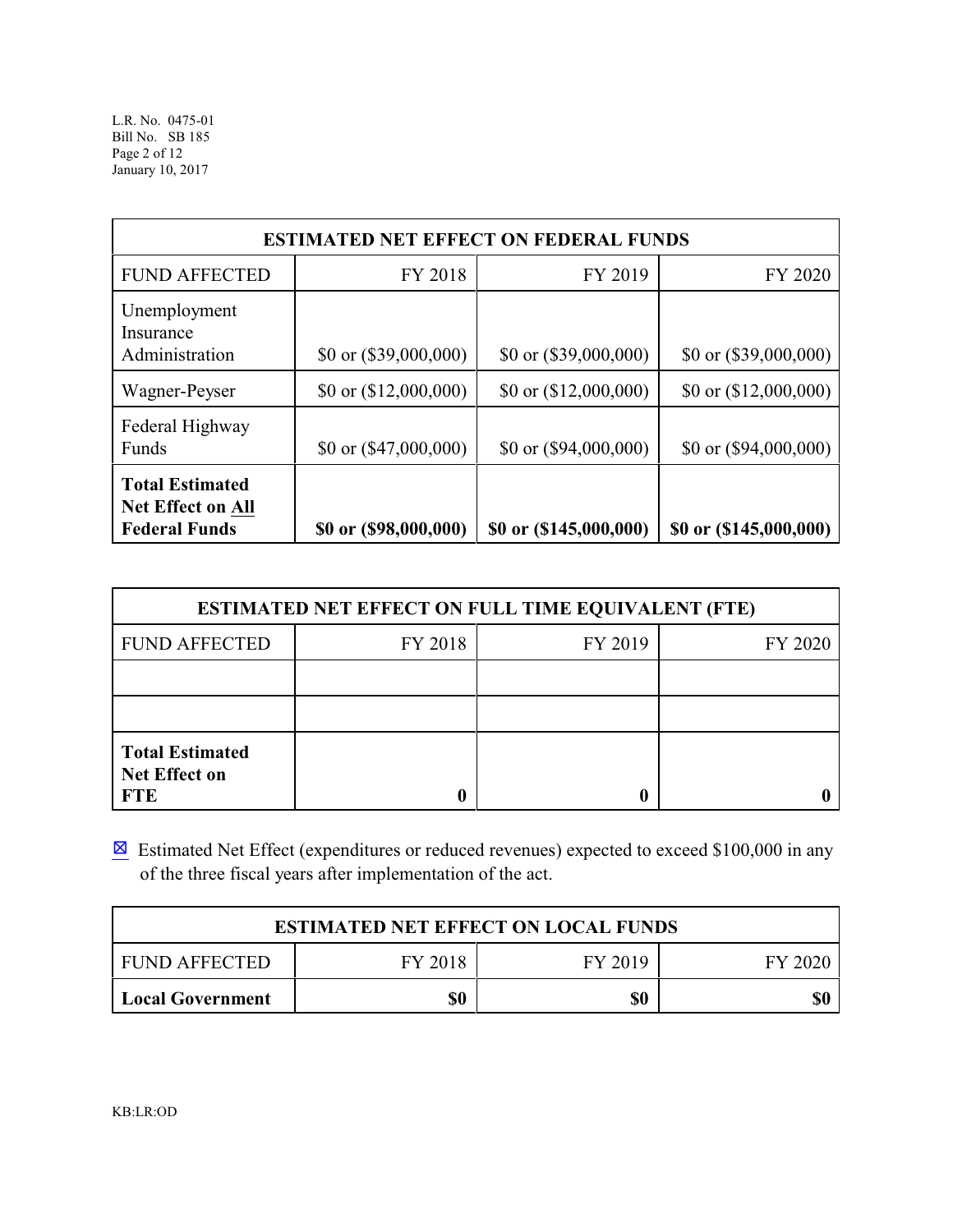L.R. No. 0475-01 Bill No. SB 185 Page 3 of 12 January 10, 2017

# **FISCAL ANALYSIS**

# ASSUMPTION

Officials at the **Department of Transportation (DOT)** state the following regarding this proposal:

This proposal could cost the state in federal Highway Administration funding and/or federal Motor Carrier Safety and Administration funding by not complying with USDOT Commercial Motor Carrier laws.

Pursuant to Title 49 United States Code (USC), Section 31314 and 49 CFR Section 384.401, states that fail to comply with the federal CDL program requirements are subject to the withholding of 5% (\$47,000,000) of their Federal-aid highway funds for the first year of noncompliance, and up to 10% (\$94,000,000) of those funds for all subsequent years of noncompliance.

**Oversight** will range the fiscal impact of this proposal from \$0 (does not put Missouri out of compliance) to a loss of \$47 million in federal funds in FY `18, and a loss of \$94 million thereafter (if it is found by the federal government that Missouri is out of compliance).

Officials at the **Department of Revenue (DOR)** state the following regarding this proposal:

This proposal provides definitions, regulations, requirements, and restrictions for transportation network companies and transportation network company (TNC) drivers to operate in the state of Missouri.

§387.704 provides that, beginning August 28, 2017, TNC's shall be required to obtain an annual permit from the Department at a fee of \$5,000.

## *Administrative Impact*

## Motor Vehicle Bureau

The Department's regulatory functions would be minimal under this bill, as there is no enforcement mechanism or disciplinary process established that would allow the Department to take action against a TNC holding a permit. The TNC would provide basic information on the application such as business name, address, agent contact information, phone number, and would also self-certify that the TNC would abide by all the requirements in §§387.700 to 387.734, RSMo. There is no statutory basis for denying issuance of a permit or revoking a permit once it has been issued.

KB:LR:OD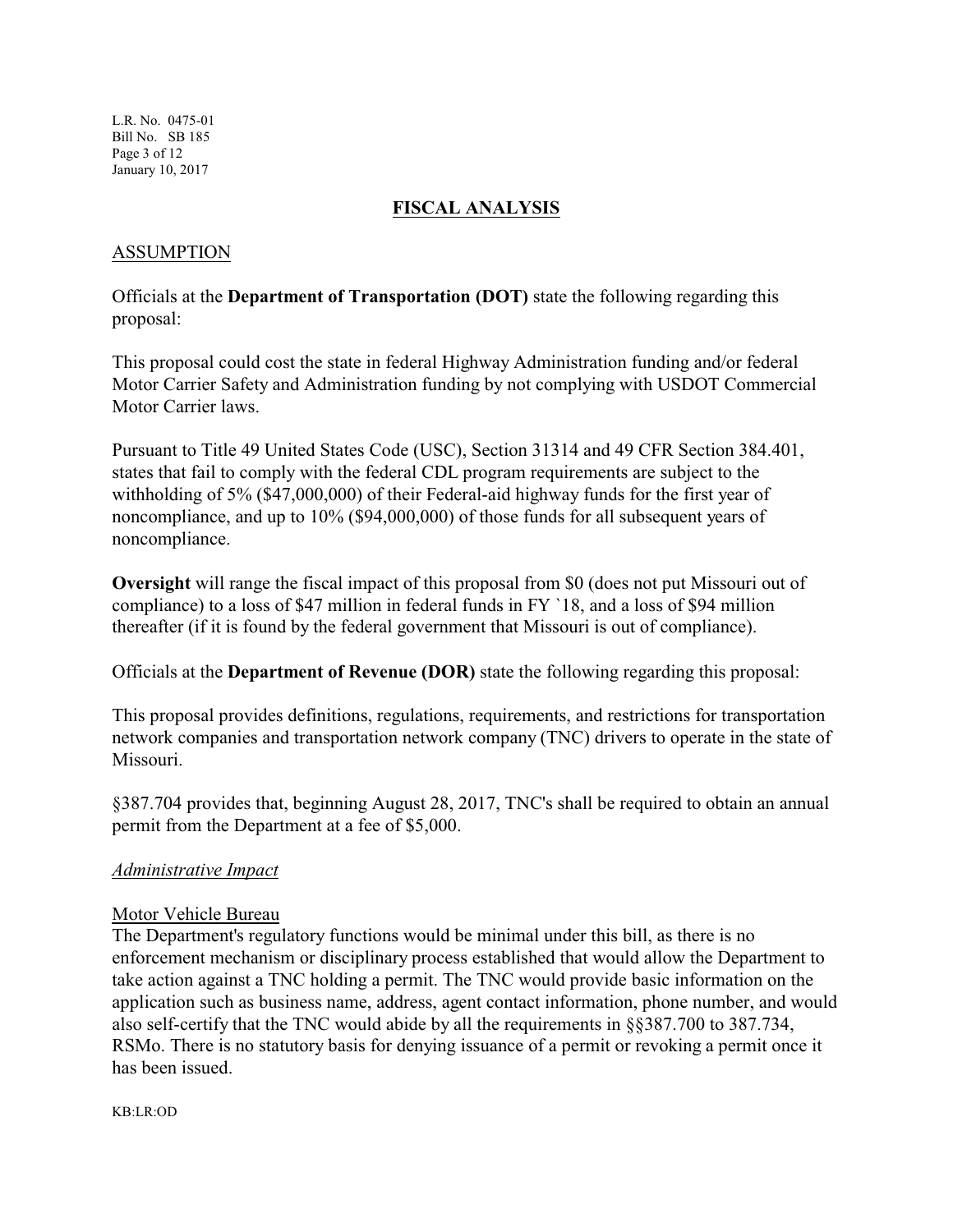L.R. No. 0475-01 Bill No. SB 185 Page 4 of 12 January 10, 2017

# ASSUMPTION (continued)

# *Administrative Impact* (continued)

The proposal only requires that an annual fee be paid and does not set a time frame in which the permit itself expires.

- Procedures will need to be developed for the issuance TNC permits. This will require 80 hours for a Management Analyst Specialist I, at a cost of \$1,780 in FY 2018.
- Develop a new application for annual permit issuance for TNC. This will require 40 hours for a Management Analyst Specialist I, at a cost of \$890 in FY 2018.
- The department's website will need to be updated. This will require 10 hours for an Administrative Analyst III, at a cost of \$240 in FY 2018.
- MVB user acceptance testing for identified system modifications. 80 hours for each system modification for a total of 80 hours by a Management Analyst Specialist I at a cost of \$890 in FY 2018.

OA-ITSD services are required at a cost of \$12,879 (171.72 hours x \$75 per hour).

The Department has identified one TNC currently operating within the state of Missouri; the Department assumes that the costs for processing applications will be absorbed with existing resources.

The Department will modify DMVConnect to facilitate the new TNC process and collect the required \$5,000 fee.

It is assumed that each TNC annual permit issued will expire twelve months from the date of issuance.

In summary, DOR assumes a cost of **\$16,679** (\$1,780 + \$890 + \$240 + \$890 + \$12,879) in FY 2018.

**Oversight** assumes DOR is provided with core funding to handle a certain amount of activity each year. Oversight assumes DOR could absorb the administrative costs related to this proposal and will reflect a cost of \$12,879 for OA-ITSD services.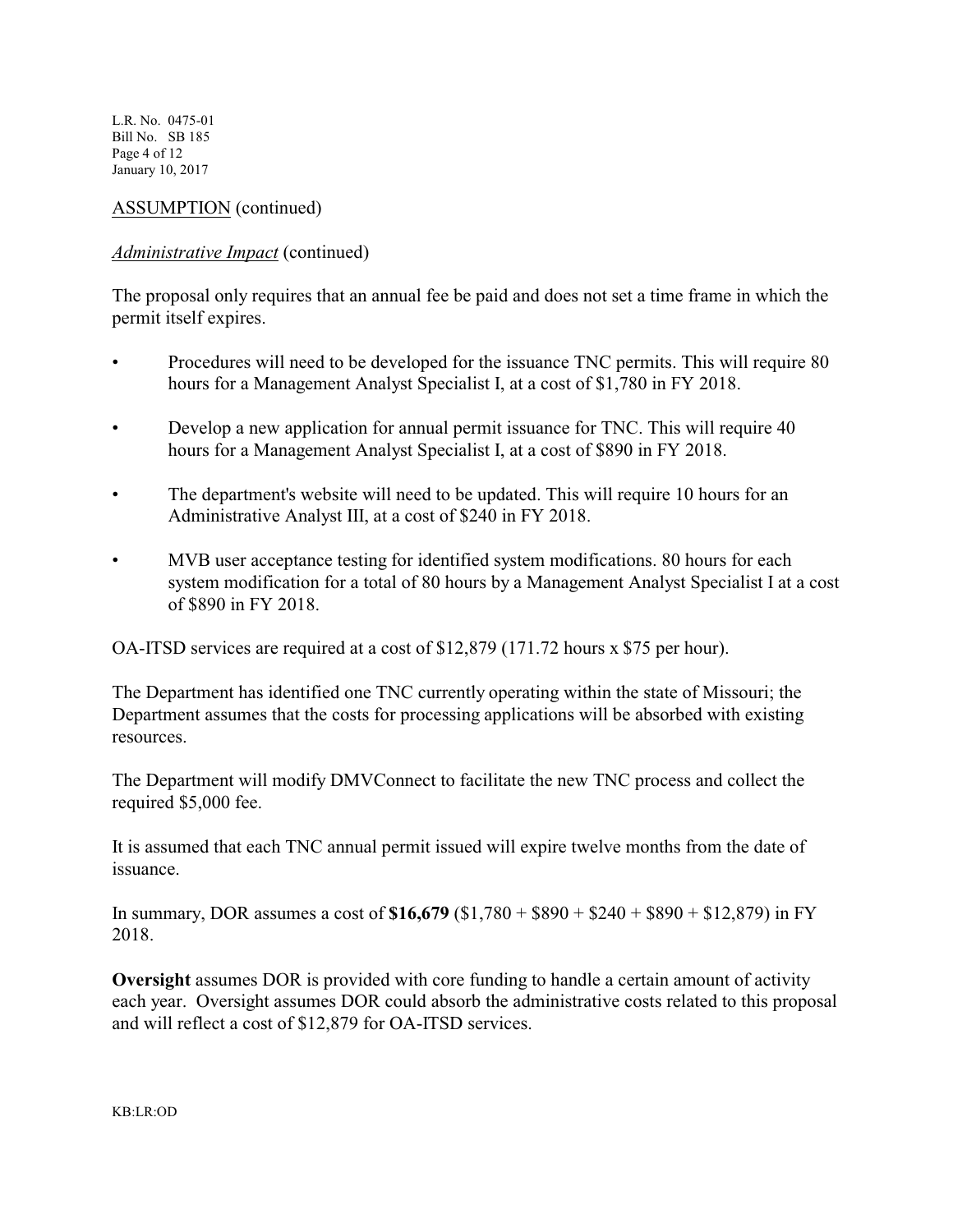L.R. No. 0475-01 Bill No. SB 185 Page 5 of 12 January 10, 2017

# ASSUMPTION (continued)

### *Administrative Impact* (continued)

#### Driver License Bureau

It is unclear whether the proposed language in §387.702 is intended to exempt TNC drivers from the requirement of having a Class E Chauffer's license. If it is the sponsors intent to exempt TNC drivers from the provisions of §302.015, which requires the Class E for-hire driver license for a person "who operates a motor vehicle in the transportation of persons or property, and who receives compensation for such services in wages, salary, commission or fare, or who as an owner or an employee operates a motor vehicle carrying passengers or property for hire…" the bill language should clearly specify the same.

The Department would assume the language, as written, would exempt TNC drivers from the requirement of having a Class E license for purposes of transporting persons for compensation.

#### *Revenue Impact*

The Department is aware of one TNC currently operating within the state of Missouri. Additional research has identified other potential TNCs in operation in the United States and other countries. However, it is unknown as to when, or even if, their services or any other companies offering similar services falling under the provisions of this proposal will be available in Missouri.

Based on the one TNC currently operating in Missouri, there will be an increase of \$5,000 each year from the issuance of a TNC license. The Department assumes this increase will be deposited into General Revenue.

Officials from the **Department of Labor and Industrial Relations (DOLIR)** assume this proposal adds a new section 387.414, which indicates that drivers shall be independent contractors and not employees of the transportation network company (TNC) if certain conditions are met. This proposal also adds section 387.432.1, which indicates that TNC drivers shall not be considered employees of the TNC for purposes of Chapters 285, 287, 288, and 290 (certain labor laws, including employment security and workers' compensation) unless there is a written employment agreement.

A TNC is "a corporation, partnership, sole proprietorship, or other entity that is licensed and operating in Missouri that uses a digital network to connect transportation network corporation riders to transportation network corporation drivers who provide prearranged rides."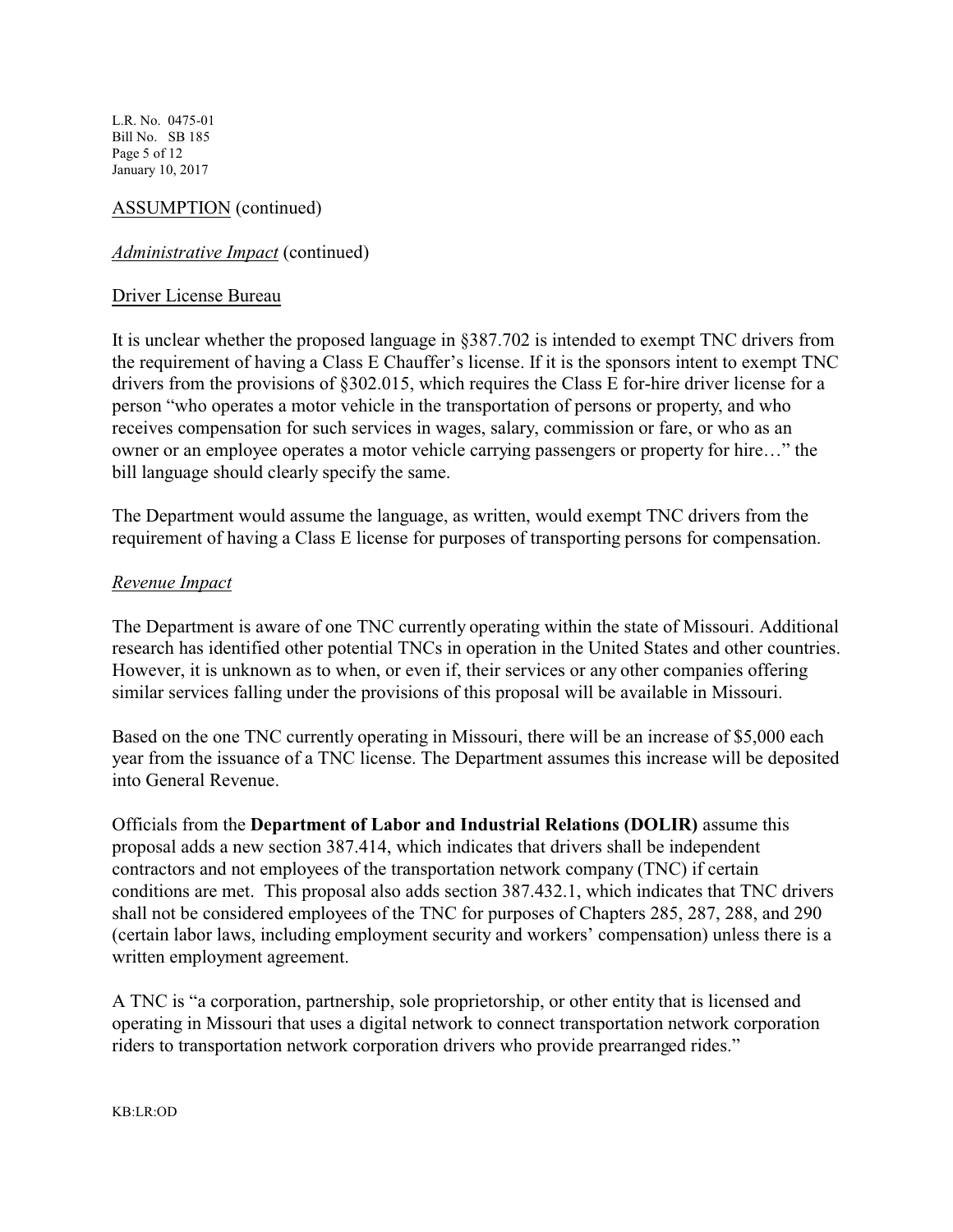L.R. No. 0475-01 Bill No. SB 185 Page 6 of 12 January 10, 2017

### ASSUMPTION (continued)

Each year, on October 31, the Secretary of Labor certifies the state unemployment insurance programs that conform and comply substantially with federal law. (26 U.S.C. § 3304.) If, and only if, a state's unemployment insurance program is certified to be in conformity with Federal requirements, employers within the state are eligible to receive a credit against their Federal Unemployment Tax Act (FUTA) taxes. (26 U.S.C. § 3302.)

This proposal may raise an issue with federal law since section 387.414 indicates that drivers shall be considered independent contractors and not employees of the TNC if certain conditions are met.

Section 387.432.1 specifically provides, for the purposes of Chapter 288, that a TNC shall not be considered the employer of a driver, and that a driver shall not be considered the employee of a TNC, unless there is a written contract. The designation of independent contractor status for services performed for a TNC that may include entities required to be covered under  $3304(a)(6)(c)(7)$ , FUTA) and certain nonprofit organizations (Section 3306(c)(8), FUTA) must be covered under the UC system if an employer/employee relationship exists.

Section  $3304(a)(6)(A)$ , FUTA, requires as a condition of certification of the unemployment compensation (UC) program that unemployment compensation (UC) be payable based on certain services that are not subject to the FUTA tax. Services performed for state and local governmental entities and Indian Tribes (Section 3306(c)(7), FUTA) and certain nonprofit organizations (Section  $3306(c)(8)$ , FUTA) must be covered under the UC system if an employer/employee relationship exists.

Section 3306(I), FUTA, references the definition of an employee in Section 3121(d) of the Internal Revenue Code (IRC) of 1986. Section 3121(d)(2), IRC, specifies that employee means "any individual who, under the usual common law rules applicable in determining the employer-employee relationship, has the status of an employee." Regulations implementing Section 3306(I), FUTA, are found at 26 C.F.R. 31.3306(i)-1.

These regulations specify that an individual is an employee if the relationship between the individual and the person for whom services are performed has the legal relationship of employer and employee:

"Generally such a relationship exists when the person for whom the services are performed has the right to control and direct the individual who performs the services, not only as to the results to be accomplished by the work but also as to the details and means by which that result is accomplished."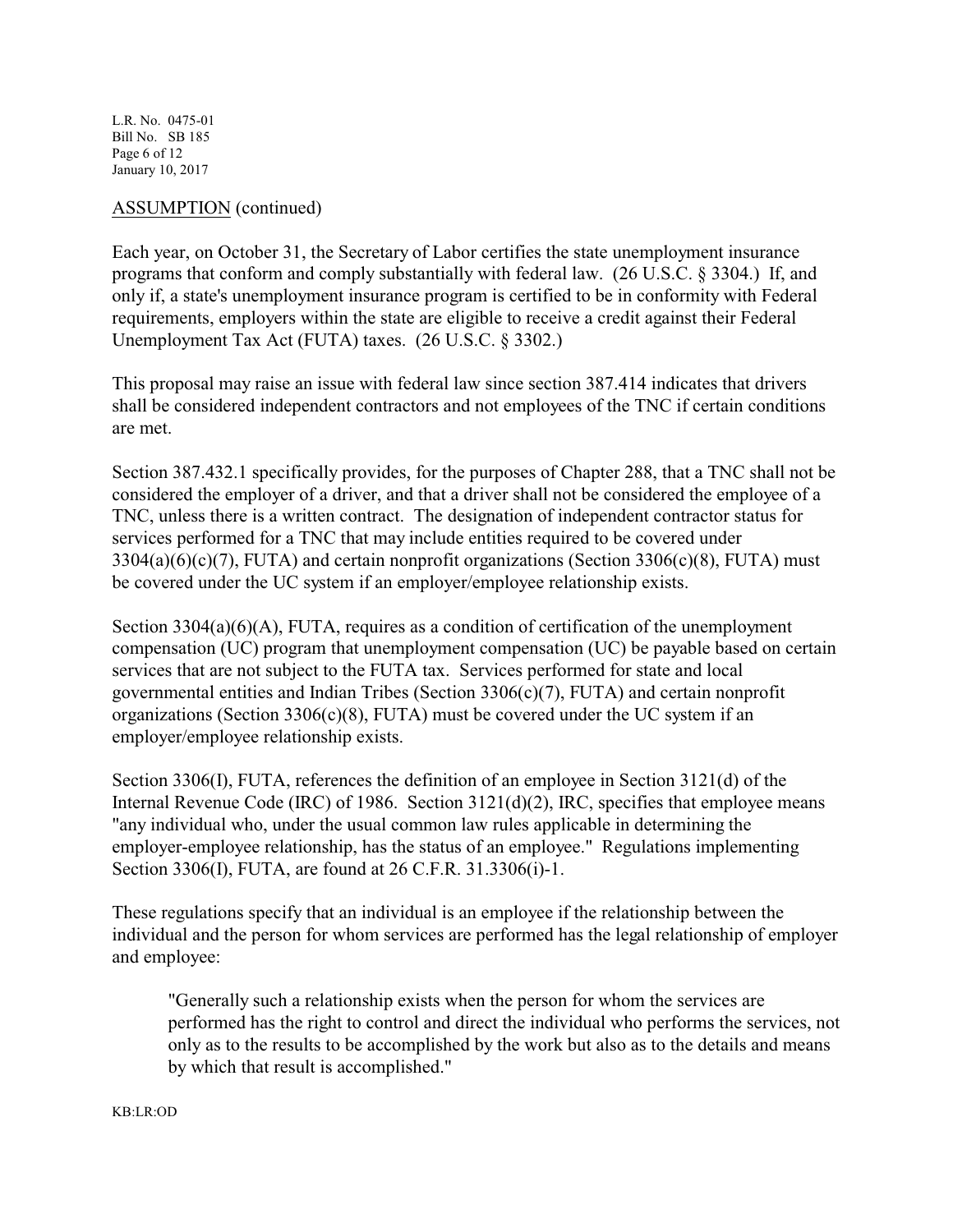L.R. No. 0475-01 Bill No. SB 185 Page 7 of 12 January 10, 2017

### ASSUMPTION (continued)

The regulations go on to point out that "it is not necessary that the employer actually direct or control the manner in which the services are performed; it is sufficient if [the employer] has the right to do so." Concerning independent contractors, the regulations are not permissive; if an employer-employee relationship exists, "it is of no consequence that the employee is designated as a partner, co-adventurer, agent, independent contractor, or the like."

Thus, the basic determinant of whether or not service is performed by an independent contractor is the right of direction and control, whether or not it is exercised.

While this proposal does not amend the Missouri UI law, the provision in the proposal that an independent contractor relationship exists may preclude the Division of Employment Security from applying the common law of agency right to control test for determination of an employment relationship as provided in Section 288.034.5 RSMo. Missouri UI law must contain a test for an employment relationship at least as strict as the test used by the IRS. The classification of an independent contractor relationship in this bill could result in the exclusion of coverage under the Missouri UI law. Certain individuals could be classified as independent contractors regardless of the outcome of a determination on employment using the common law of agency right to control test. As a result, their services would not be covered under Section 3304(a)(6)(A), FUTA.

In the event that there is the right of direction and control of the services performed by the individual, and the employer is a TNC that is a state and local governmental entity, certain nonprofit organizations, and Indian tribes, the services must be covered under UI law, or a conformity issue would be raised.

Review of this proposal by the United States Department of Labor (USDOL) has identified an issue that may affect certification of Missouri's unemployment insurance (UI) program.

The federal and state governments are jointly responsible for administering the UI system. State laws must meet certain federal requirements for the state agency to receive the administrative grants needed to operate its UI program and for employers to qualify for certain tax credits.

This proposal may create a conformity issue with the Federal UC laws. Non-conformity with federal law would jeopardize the certification of Missouri's UI program. If the program fails to be certified, Missouri would lose approximately \$38 million in federal funds the state receives each year to administer the UI program. Additionally, Missouri would lose the approximately \$12 million in federal funds each year the Department of Economic Development, Division of Workforce Development (DED) uses for Wagner-Peyser re-employment services.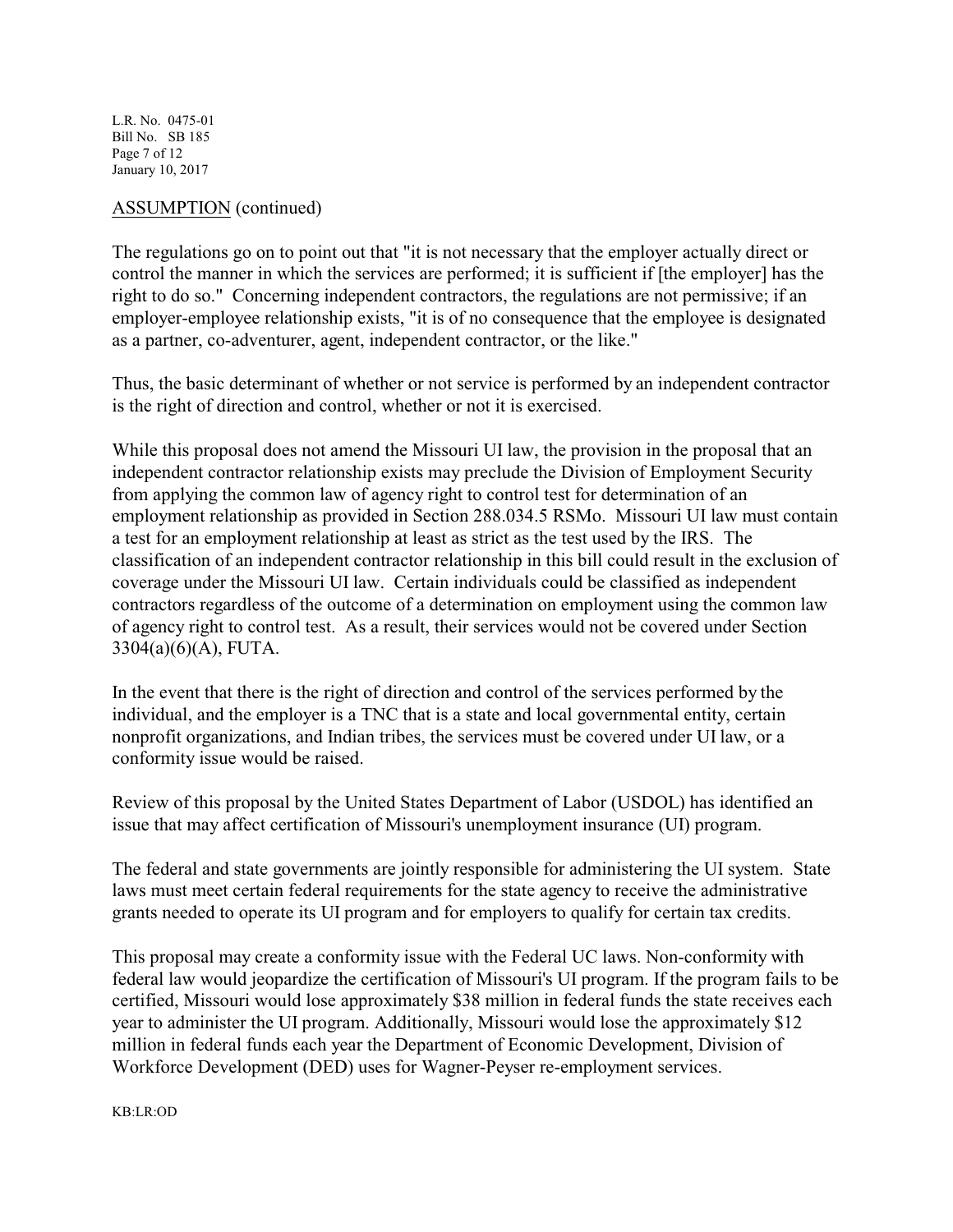L.R. No. 0475-01 Bill No. SB 185 Page 8 of 12 January 10, 2017

# ASSUMPTION (continued)

The FUTA imposes a 6.0% percent payroll tax on employers. Most employers never actually pay the total 6.0% percent due to credits they receive for the payment of state unemployment taxes and for paying reduced rates under an approved experience rating plan. FUTA allows employers tax credits up to a maximum of 5.4% percent against the FUTA payroll tax if the state UI law is approved by the Secretary of Labor.

However, if this bill causes Missouri's program to be out of compliance or out of conformity, Missouri employers would pay the full 6.0% percent, or approximately an additional \$917 million per year.

**Oversight** will range the fiscal impact of this proposal from \$0 (does not put Missouri out of compliance) to a loss of \$51 million in federal funds (if it is found by the federal government that Missouri is out of compliance with the federal requirements for certification of Missouri's Unemployment Insurance program) in FY `18, FY `19 and FY `20.

Officials from the **Office of the Secretary of State (SOS)** state many bills considered by the General Assembly include provisions allowing or requiring agencies to submit rules and regulations to implement the act. The SOS is provided with core funding to handle a certain amount of normal activity resulting from each year's legislative session. The fiscal impact for this fiscal note to the SOS for Administrative Rules is less than \$2,500. The SOS recognizes that this is a small amount and does not expect that additional funding would be required to meet these costs. However, the SOS also recognizes that many such bills may be passed by the General Assembly in a given year and that collectively the costs may be in excess of what the office can sustain with the core budget. Therefore, the SOS reserves the right to request funding for the cost of supporting administrative rules requirements should the need arise based on a review of the finally approved bills signed by the governor.

**Oversight** assumes the SOS could absorb the costs of printing and distributing regulations related to this proposal. If multiple bills pass which require the printing and distribution of regulations at substantial costs, the SOS could request funding through the appropriation process.

Officials from the **Joint Committee on Administrative Rules** state this proposal is not anticipated to cause a fiscal impact beyond its current appropriation.

Officials from the **Department of Insurance, Financial Institutions and Professional Registration** and **Department of Public Safety - Missouri Highway Patrol** each assume the proposal will have no fiscal impact on their respective organizations.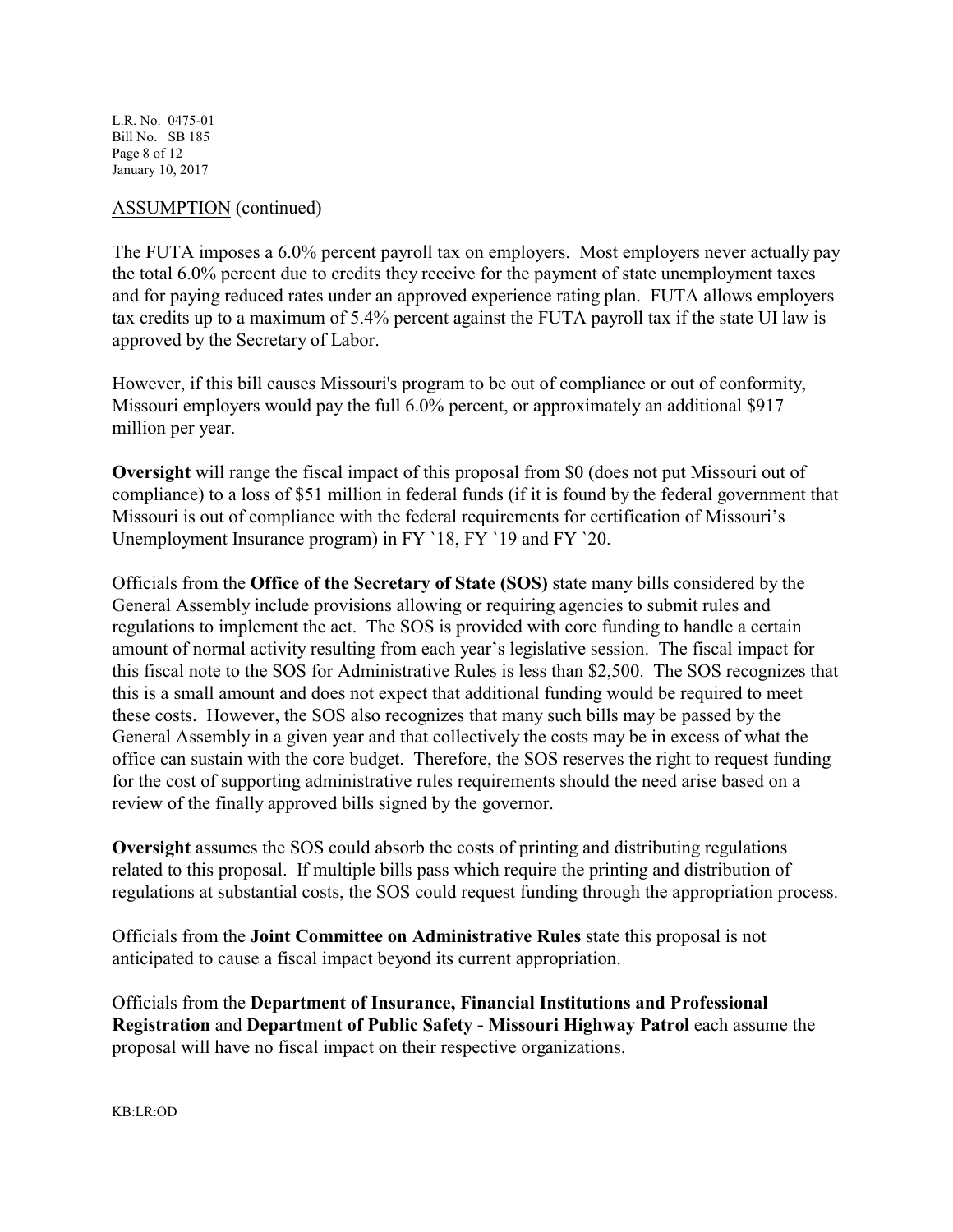L.R. No. 0475-01 Bill No. SB 185 Page 9 of 12 January 10, 2017

### ASSUMPTION (continued)

MHP states they receive \$22 in revenue per background check provided (\$2 from FBI background checks and \$20 from state background checks). MHP also stated that it is unknown how many transportation network companies will require background checks.

**Oversight** conducted some research and found several such transportation network companies (Uber, Lyft, Sidecar, Flywheel, Curb, Hailo, Summon, and Shuddle) that could apply for an annual permit to operate in Missouri. Therefore, Oversight will reflect revenues of \$40,000 (assumed 8 companies x \$5,000 annual permit fee per §387.404) in FY 2018, FY 2019 and FY 2020 for this proposal.

#### **This proposal will increase total state revenue.**

| <b>FISCAL IMPACT - State Government</b>                  | FY 2018<br>$(10 \text{ Mo.})$ | FY 2019  | FY 2020  |
|----------------------------------------------------------|-------------------------------|----------|----------|
| <b>GENERAL REVENUE</b>                                   |                               |          |          |
| Revenue - DOR<br>Permit fees of \$5,000 - \$387.404      | \$40,000                      | \$40,000 | \$40,000 |
| Cost - DOR<br>Administrative and programming costs       | (\$12,879)                    | \$0      | \$0      |
| <b>ESTIMATED NET EFFECT TO</b><br><b>GENERAL REVENUE</b> | \$27,121                      | \$40,000 | \$40,000 |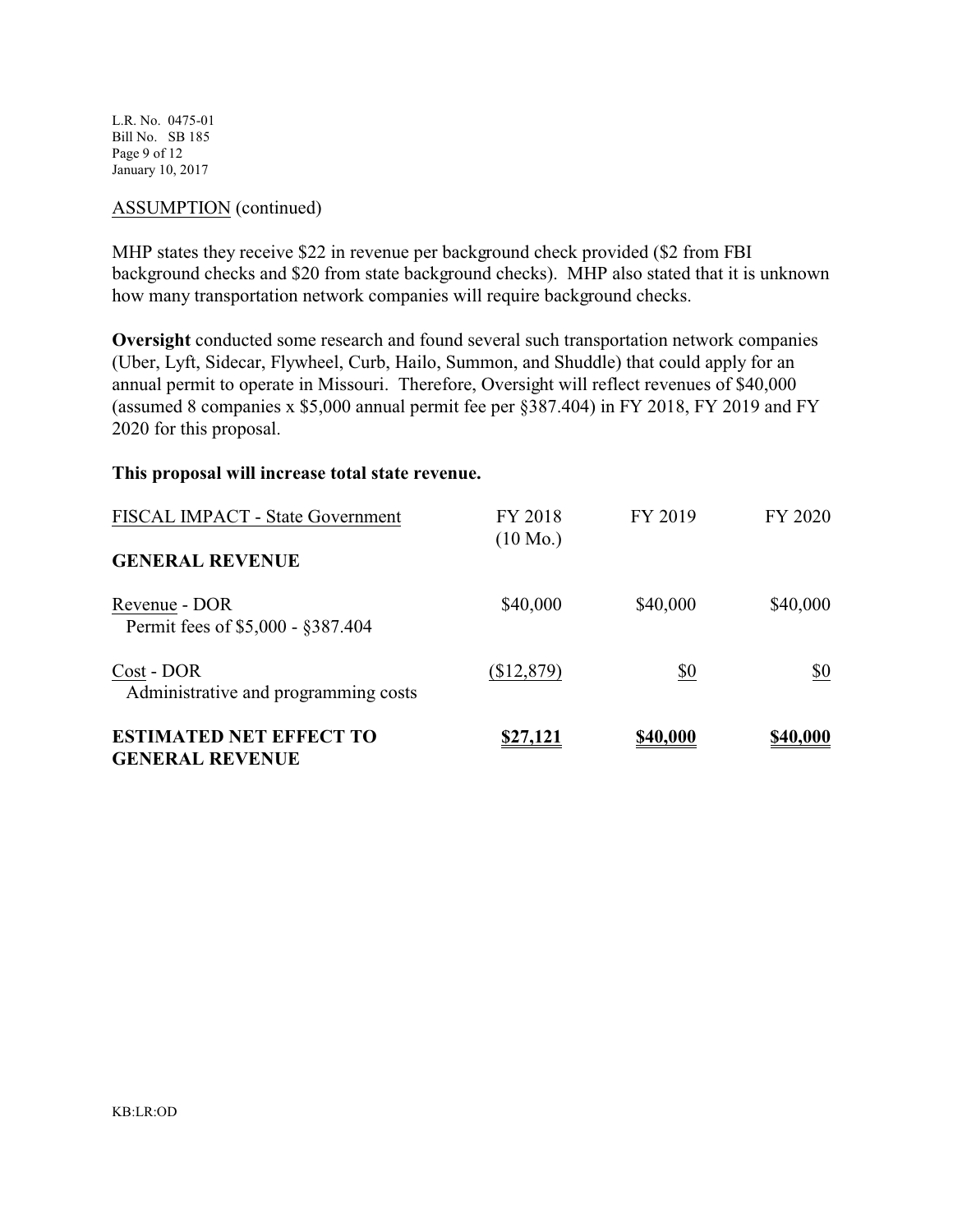L.R. No. 0475-01 Bill No. SB 185 Page 10 of 12 January 10, 2017

# **FEDERAL FUNDS**

| Loss - DOLIR<br>Unemployment Insurance program out<br>of compliance        | \$0 or<br>$(\$39,000,000)$    | \$0 or<br>$(\$39,000,000)$   | \$0 or<br>(\$39,000,000)   |
|----------------------------------------------------------------------------|-------------------------------|------------------------------|----------------------------|
| Loss - DED<br>Wagner-Peyser funds not received due<br>to noncompliance     | \$0 or<br>(\$12,000,000)      | \$0 or<br>(\$12,000,000)     | \$0 or<br>(\$12,000,000)   |
| Loss - MoDOT<br>Federal Highway funds not received<br>due to noncompliance | \$0 or<br>$(\$47,000,000)$    | \$0 or<br>$(\$94,000,000)$   | \$0 or<br>$(\$94,000,000)$ |
| <b>ESTIMATED NET EFFECT TO</b><br><b>FEDERAL FUNDS</b>                     | \$0 or<br>$($ \$98,000,000)   | \$0 or<br>$($ \$145,000,000) | \$0 or<br>(\$145,000,000)  |
| FISCAL IMPACT - Local Government                                           | FY 2018<br>$(10 \text{ Mo.})$ | FY 2019                      | FY 2020                    |
|                                                                            | <u>\$0</u>                    | <u>\$0</u>                   | <u>\$0</u>                 |

## FISCAL IMPACT - Small Business

Small transportation businesses could be impacted by this proposal.

There are over 141,000 small businesses (less than 50 employees) covered under Missouri's unemployment insurance system. Because Missouri's UI program is certified in conformity with Federal UI laws, most employers never actually pay the total 6.0% in FUTA taxes due to the credits they receive for the payment of state unemployment taxes and for paying reduced rates under an approved experience rating plan. However, this proposal could cause Missouri employers to pay the full 6.0%, which could result in additional costs of \$917 million per year.

## FISCAL DESCRIPTION

This proposal enacts a regulatory scheme for "Transportation network companies" ("TNCs"). It provides that TNCs and TNC drivers are not common carriers, contract carriers, motor carriers, taxicab service or association, or for-hire vehicle services. TNC drivers need not register their vehicles as commercial or for-hire.

KB:LR:OD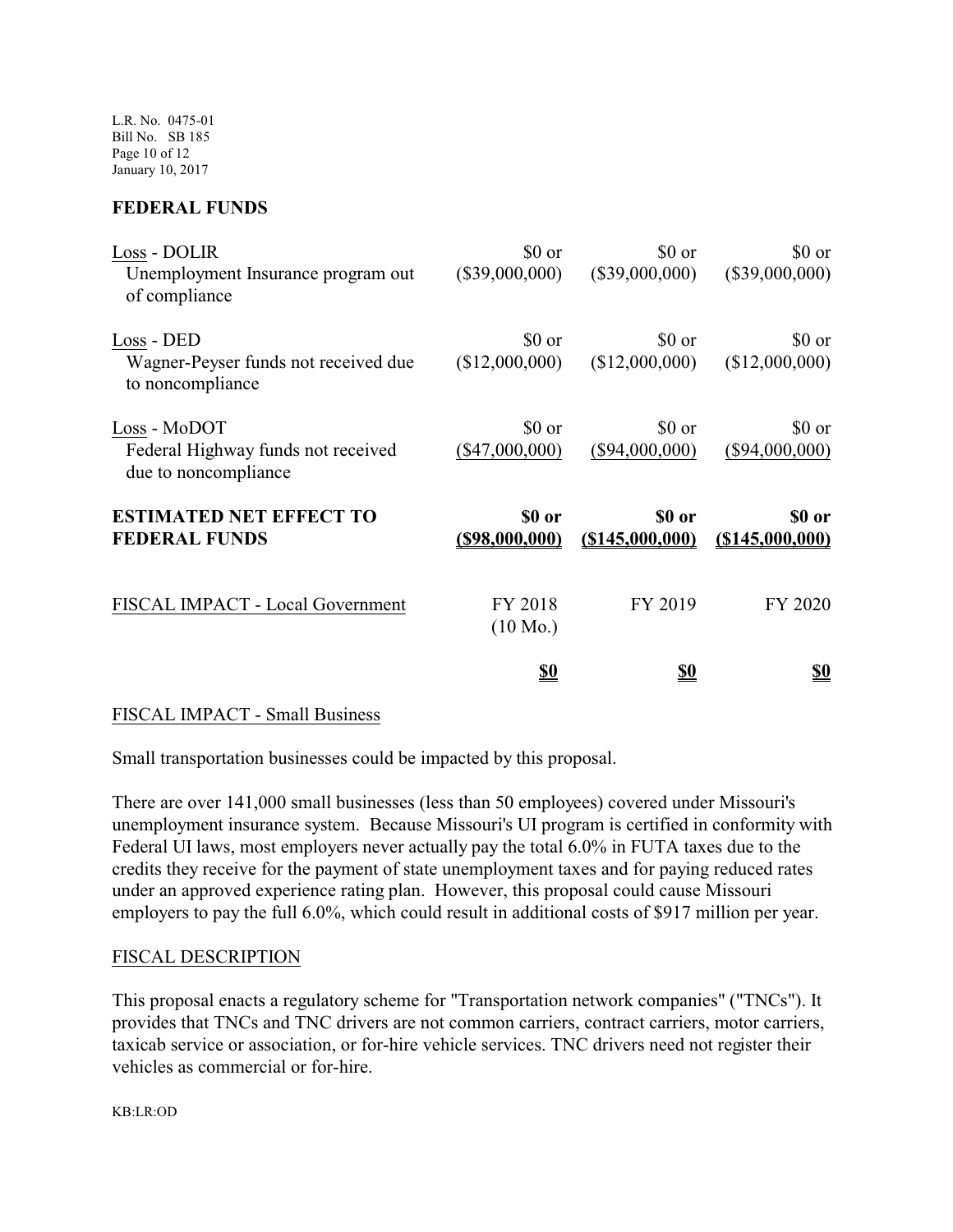L.R. No. 0475-01 Bill No. SB 185 Page 11 of 12 January 10, 2017

# FISCAL DESCRIPTION (continued)

Transportation network companies may not operate within the state without first paying a \$5,000 annual fee and obtaining a permit from the Department of Revenue, but no per-car or per-driver fees shall be assessed. TNCs must maintain agents for service of process within the state of Missouri.

TNCs may charge fares, but must disclose the fare or fare structure on its website or digital network. If the fare is based on actual time and distance traveled, the TNC on its website shall also provide riders the applicable rates being charged and the option to receive an estimated fare before the rider enters the vehicle.

The TNC's digital network shall display a picture of the TNC driver and the license plate number of the vehicle before the rider enters the vehicle. The TNC must provide a detailed electronic receipt to the rider within a reasonable time following a trip.

TNC drivers shall be independent contractors and not employees under certain circumstances. TNC drivers are not agents of the TNC unless agreed to in writing.

TNCs must adopt a zero tolerance policy toward drivers using intoxicating substances. This act also requires an investigation and maintenance of related records.

This proposal prescribes driver eligibility requirements, including background checks and registration with the TNC. Transportation network company vehicles must meet Missouri's motor vehicle safety inspection requirements.

TNC drivers shall not solicit or accept street hails. TNCs shall adopt nondiscrimination policies with respect to riders, and shall notify drivers of such policy.

TNCs shall maintain individual trip records of riders for one year following each trip, and individual records of TNC drivers for one year following the end of the TNC's relationship with the driver.

This proposal provides that it is the sole body of law governing TNCs and TNC drivers, and provides that the Department of Revenue may promulgate rules to administer the provisions.

This proposal provides that TNCs shall not be considered employers of TNC drivers unless agreed to by written contract. TNCs must keep the appropriate agencies informed of such contracts and any changes to them.